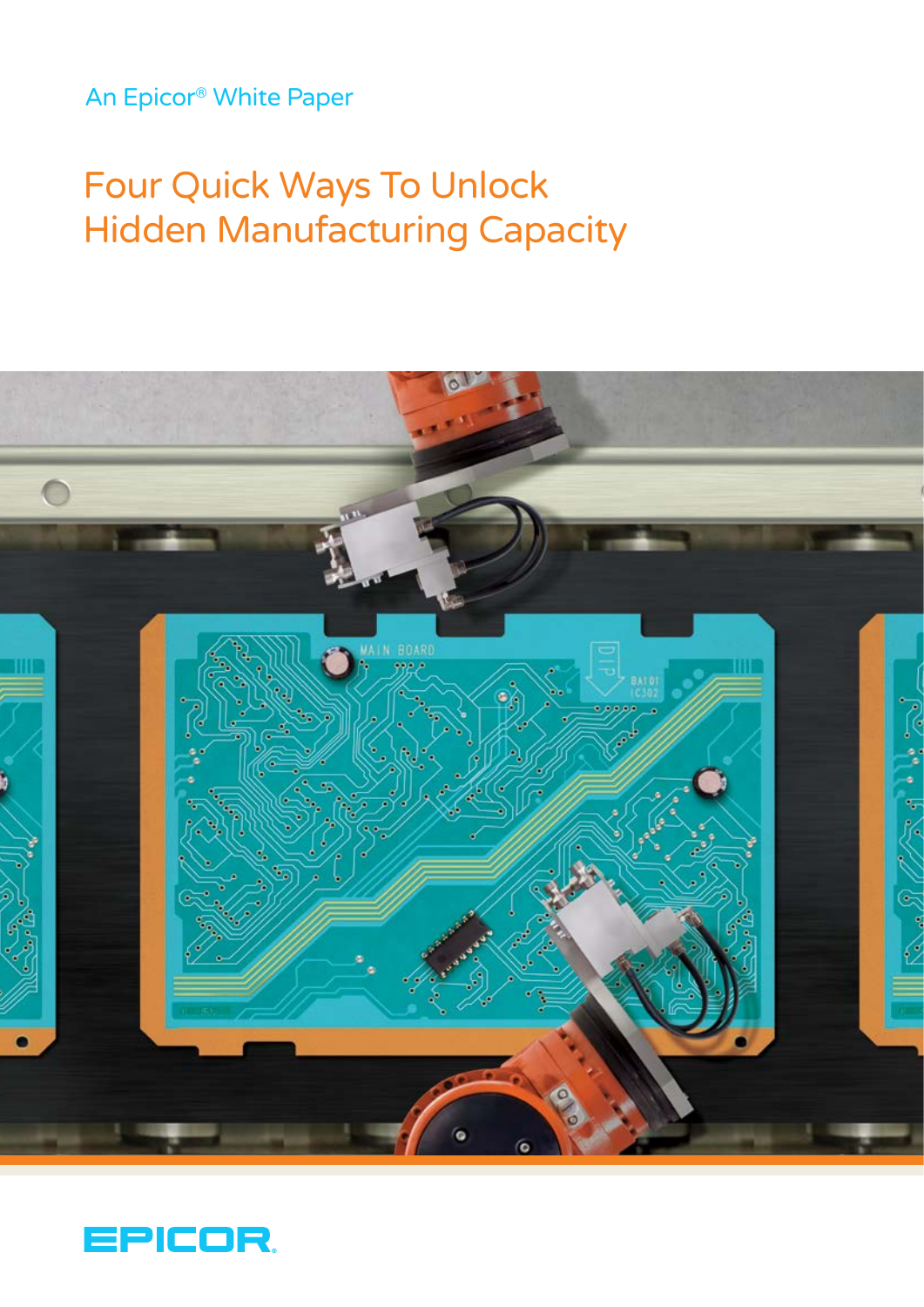



## Introduction

Many of today's manufacturers are experiencing growth and increased production. Volume is steadily rising for many, and manufacturers are often dealing with how to meet increasing demand.

With your manufacturing operations already running close to capacity, some of the traditional ways of gaining new capacity are to make large capital investments or to outsource some of the new manufacturing demand. These are challenging tactics, because getting new resources in line will take time, and there's no guarantee that the numbers will continue to climb.

However, you do have a third option. You can meet increased demand by freeing up needed resources within your current operations. The key is having access to real-time manufacturing information and using it to identify areas of improvement within your existing operations.

# The steps

#### **Step 1—Reduce unplanned and operational downtime**

In an industry where reliability is key and unplanned downtime can cost thousands of dollars per minute, reducing unplanned and operational downtime can yield great results. In addition to financial savings, reducing changeover time and operational downtime leads to proportional increases in manufacturing capacity. Best practices implemented on a single line can be easily transferred to other similar lines, thus multiplying the impact and creating even more needed capacity.

Efforts to reduce unplanned and operational downtime routinely have a high probability of success. Sometimes it is possible to eliminate an entire loss category with a simple change in work practice. For example, many companies have discovered that it can be very effective to stagger break and lunch intervals. Others have eliminated a specific loss category entirely by replacing small parts or increasing the frequency of routine maintenance.

#### **Step 2—Reduce minor stops**

Minor stops are short-duration breaks that are usually less than five minutes—short enough to be unnoticed, but long enough to disrupt the business and productivity. These can add up to a significant loss of manufacturing time, especially if you don't know how many of these breaks are being taken and for what reasons. However, if you have the necessary tools in place, it is reasonable to expect a 50−75% reduction in minor stops, but you must remain cautious because minor stops can reappear. To sustain gains, world-class manufacturers use root-cause analysis and continue to make adjustments as necessary.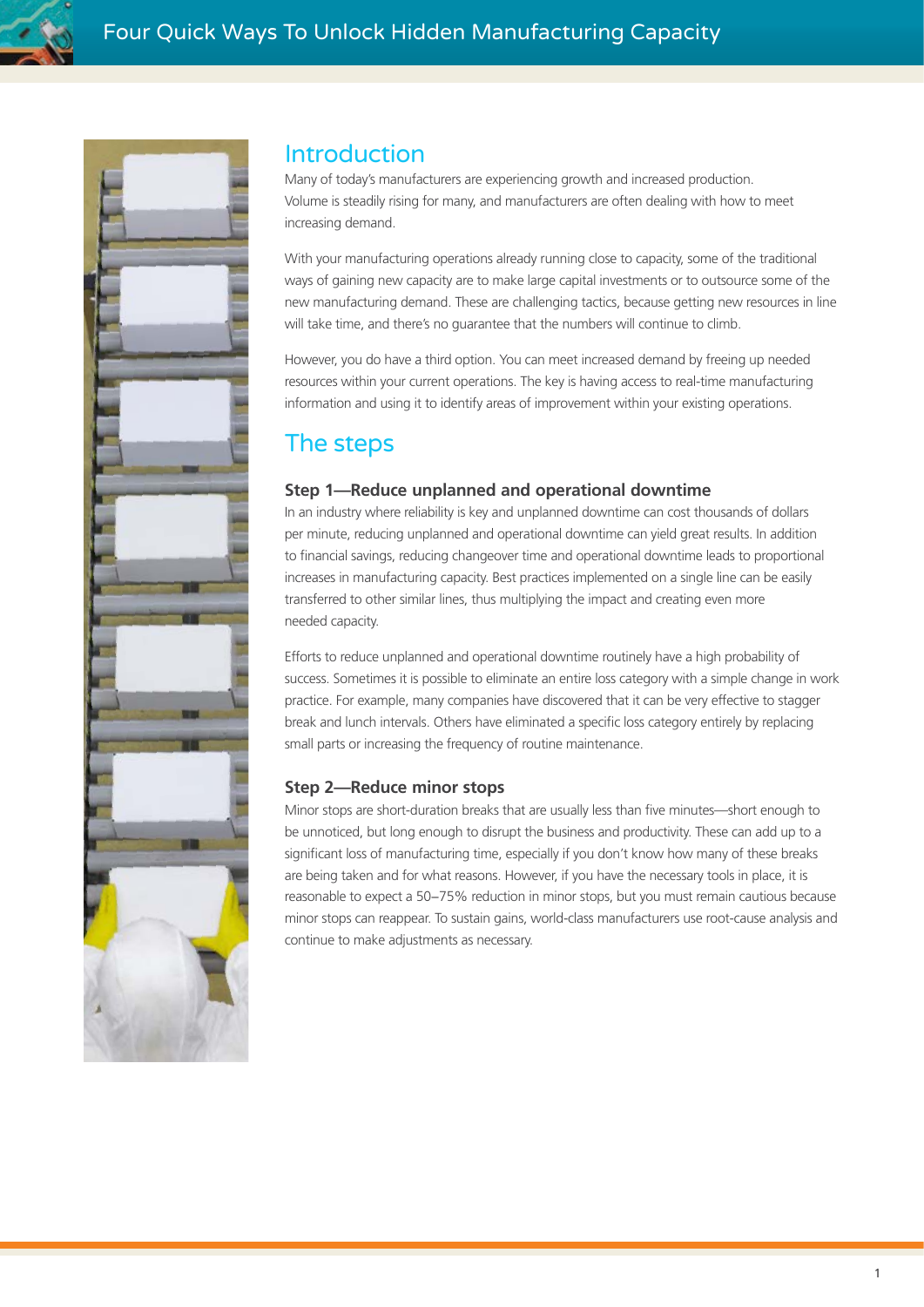#### **Step 3—Eliminate production variability and quality loss**

Production consistency translates into a more reliable and predictable supply chain, increasing the rate of first time "perfect orders" and cutting time lost to rework. Stable lines run at higher production rates consistently, resulting in higher volume.

Quality loss and rejected product impact both material and labor. A standard overall equipment effectiveness (OEE) calculation includes a production reject as a lost opportunity for production, which impacts capacity. Therefore, when calculating OEE, it is important to consider the cost of both material and labor.

There is no "typical" operation, and the range of quality variation can be from 1%–5% or even as much as 10% of total production.

It's important to consider that the cost of material can be four times the cost of labor. From a pure cost perspective, a 1% first-pass reject rate translates to 4% loss. You can vary the analysis to reflect production improvement, cost reduction, and probability of success.

#### **Step 4—Establish improvement priorities in a financial context**

It is important to realize that not all downtime is equal. Applying cost information with the same analysis may reveal an entirely different perspective—the cost of downtime. A cost-of-downtime analysis can be used to establish priorities with a financial context. Moreover, a probability-ofsuccess analysis across loss categories will prepare operations professionals to prioritize efforts and achieve sustainable improvements.

Operations professionals generally focus on lean practices to establish production priorities. When they consider cost factors as part of the evaluation, they have the ability to focus on those areas that will have the highest impact on the financial performance of the company.

To quantify the financial impact of each category, it is necessary to understand material and labor cost components. Labor-intensive operations have a greater risk of downtime throughout the entire manufacturing process. Meanwhile, operations with high material costs usually experience significant material loss near the end of the production line. Waste and material loss resulting from rework may be more significant than the cost of labor.